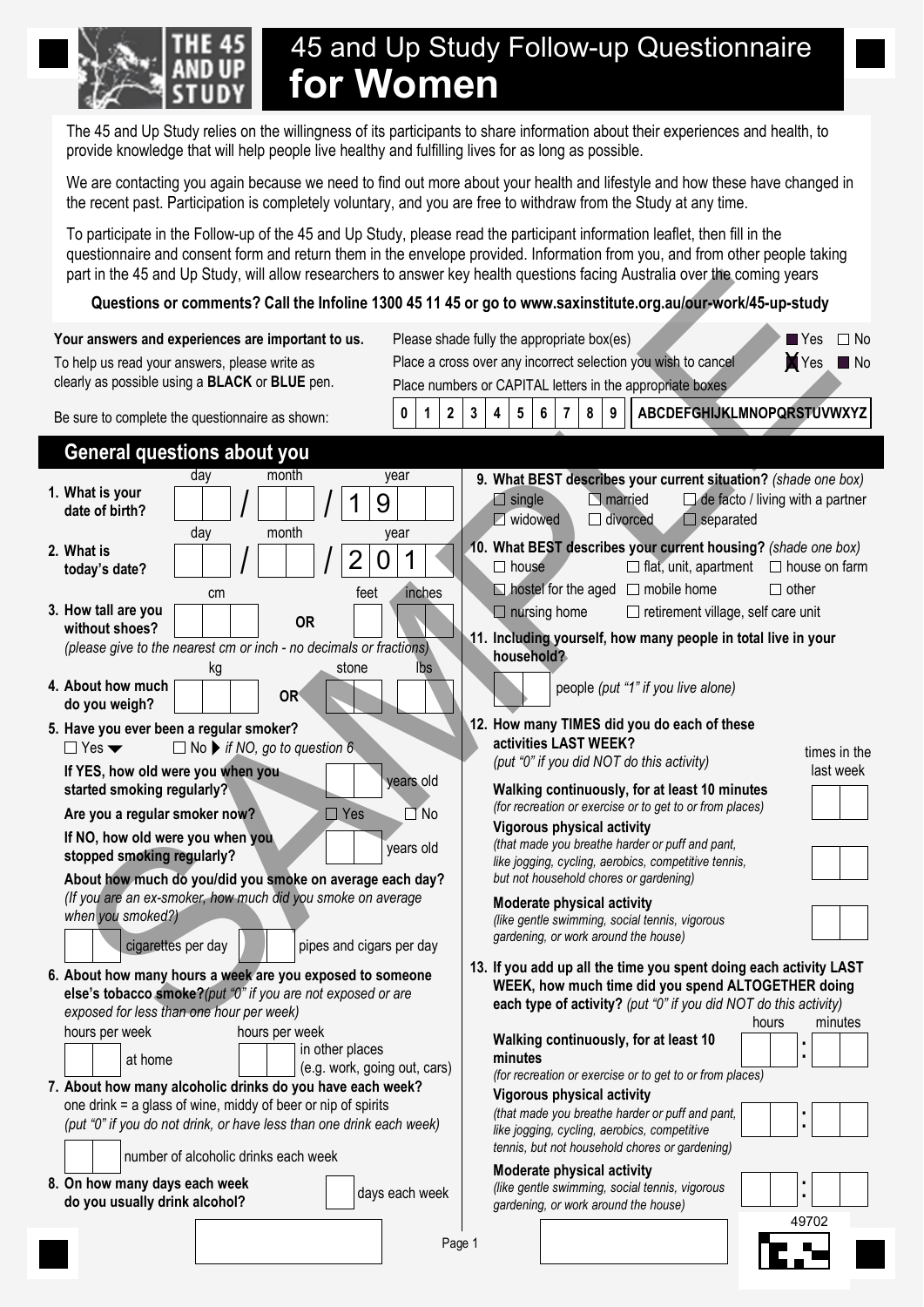| Questions about your family                                                                       |                                                            |              |                                                       |                              |                    |        | 19. Have you ever been a plasma donor?                                                    |                   |                              |     |
|---------------------------------------------------------------------------------------------------|------------------------------------------------------------|--------------|-------------------------------------------------------|------------------------------|--------------------|--------|-------------------------------------------------------------------------------------------|-------------------|------------------------------|-----|
| 14. Have your mother, father, brother(s) or sister(s) ever had:                                   |                                                            |              |                                                       |                              |                    |        | $\Box$ Yes $\blacktriangleright$ $\Box$ No $\Box$ Unsure<br>month                         |                   | year                         |     |
| blood relatives only: shade the appropriate box(es)                                               | m=mother f=father                                          |              | s/b=sister/brother                                    |                              |                    |        | If YES, when did you last<br>donate plasma?                                               |                   |                              |     |
|                                                                                                   |                                                            |              |                                                       |                              |                    |        | 20. During the past 12 months, how many times have you fallen                             |                   |                              |     |
| heart disease                                                                                     | s/b<br>m<br>$\mathsf{L}$<br>$\perp$                        |              | breast cancer                                         | f<br>m<br>$\perp$            | s/b<br>$\perp$     |        | to the floor or ground? (put "0" if you haven't fallen in this time)                      |                   |                              |     |
| high blood pressure                                                                               | $\Box$<br>П                                                |              | bowel cancer                                          | $\perp$                      | П                  |        | times                                                                                     |                   |                              |     |
| stroke                                                                                            | П<br>$\mathsf{L}$                                          | lung cancer  |                                                       | П                            | L                  |        | 21. Have you had a broken/fractured bone in the last 5 years?                             |                   |                              |     |
| diabetes                                                                                          | П                                                          | melanoma     |                                                       |                              |                    |        | $\Box$ Yes $\blacktriangleright$ $\Box$ No $\blacktriangleright$ if NO, go to question 22 |                   |                              |     |
| dementia/Alzheimer's                                                                              | П<br>$\Box$<br>$\Box$                                      |              | prostate cancer                                       | $\Box$                       | $\Box$             |        | If YES, which bones were broken? (shade all that apply)                                   |                   |                              |     |
| Parkinson's disease                                                                               | П<br>$\perp$                                               |              | ovarian cancer                                        | П                            | П                  |        | $\Box$ hip<br>$\Box$ wrist<br>$\Box$ arm                                                  | $\Box$ finger/toe |                              |     |
| severe depression                                                                                 | $\Box$                                                     | osteoporosis |                                                       |                              | П                  |        | $\Box$ rib<br>$\Box$ ankle<br>$\Box$ other                                                |                   |                              |     |
| severe arthritis                                                                                  | П<br>$\Box$                                                | hip fracture |                                                       |                              | П                  |        | How old were you when it happened?                                                        |                   | years old                    |     |
|                                                                                                   |                                                            |              | do not know                                           | $\perp$                      | $\Box$             |        | (give age at most recent fracture if more<br>than one)                                    |                   |                              |     |
| Questions about your health                                                                       |                                                            |              |                                                       |                              |                    |        | 22. Has a doctor EVER told you that you have:                                             |                   | age when                     |     |
| 15. Have you taken any medications, vitamins or supplements<br>for most of the last 4 weeks?      |                                                            |              |                                                       |                              |                    |        | (if YES, shade the box and give your age<br>when the condition was first found)           | Yes               | condition was<br>first found |     |
| $\Box$ Yes $\blacktriangledown$                                                                   | $\Box$ No $\blacktriangleright$ if NO, go to question 16   |              |                                                       |                              |                    |        | skin cancer (not melanoma)                                                                |                   |                              | age |
| If YES.<br>did you take:                                                                          | $\Box$ multivitamins + minerals $\Box$ multivitamins alone |              |                                                       |                              |                    |        | melanoma                                                                                  | $\vert \ \ \vert$ |                              | age |
| fish oil,<br>omega 3                                                                              | $\Box$ glucosamine                                         |              | codeine                                               | paracetamol with             |                    |        | breast cancer                                                                             | $\Box$            |                              | age |
| $\Box$ paracetamol                                                                                | $\Box$ aspirin for the heart                               |              |                                                       | aspirin for<br>other reasons |                    |        | other cancer<br>(please describe type of cancer)                                          | $\blacksquare$    |                              | age |
| $\Box$ Lipitor                                                                                    | □ Avapro, Karvea                                           |              | $\Box$                                                |                              | warfarin, Coumadin |        |                                                                                           |                   |                              |     |
| $\Box$ Pravachol                                                                                  | $\Box$ Coversyl, Coversyl Plus $\Box$ Lasix, frusemide     |              |                                                       |                              |                    |        |                                                                                           |                   |                              |     |
| $\Box$ Zocor, Lipex                                                                               | □ Cardizem, Vasocordol                                     |              | $\Box$ Micardis                                       |                              |                    |        |                                                                                           |                   |                              |     |
| $\Box$ Nexium                                                                                     | $\Box$ Norvasc                                             |              | $\Box$ Fosamax                                        |                              |                    |        | heart failure (cardiac failure,<br>weak heart, enlarged heart)                            | $\Box$            |                              | age |
| $\Box$ Somac                                                                                      | $\Box$ Tritace                                             |              | $\Box$ Caltrate                                       |                              |                    |        | atrial fibrillation                                                                       | $\blacksquare$    |                              | age |
| Losec, Acimax<br>omeprazole                                                                       | Noten, Tenormin<br>atenolol                                |              |                                                       |                              | Oroxine, thyroxine |        | other heart disease                                                                       | $\Box$            |                              | age |
| Ventolin<br>salbutamol                                                                            | Zyloprim, Progout 300<br>allopurinol                       |              |                                                       | metformin                    | Diabex, Diaformin  |        | (please describe type of heart disease)                                                   |                   |                              |     |
| Zoloft<br>sertraline                                                                              | $\Box$ Cipramil, citalopram                                |              |                                                       | Effexor<br>venlafaxine       |                    |        |                                                                                           |                   |                              |     |
| please list any other regular medications or supplements here                                     |                                                            |              |                                                       |                              |                    |        |                                                                                           |                   |                              |     |
|                                                                                                   |                                                            |              |                                                       |                              |                    |        | high blood pressure - when not pregnant $\Box$                                            |                   |                              | age |
|                                                                                                   |                                                            |              |                                                       |                              |                    |        | stroke                                                                                    | $\Box$            |                              | age |
|                                                                                                   |                                                            |              |                                                       |                              |                    |        | diabetes                                                                                  | $\perp$           |                              | age |
|                                                                                                   |                                                            |              |                                                       |                              |                    |        | blood clot (thrombosis)                                                                   |                   |                              | age |
|                                                                                                   |                                                            |              |                                                       |                              |                    |        | asthma                                                                                    | ⊔                 |                              | age |
| 16. How many of your own teeth do you have left?                                                  |                                                            |              |                                                       |                              |                    |        | hayfever                                                                                  | $\Box$            |                              | age |
| $\Box$ none – all of my teeth are missing<br>$\Box$ 10-19 teeth left                              |                                                            |              | $\Box$ 1-9 teeth left<br>$\Box$ 20 or more teeth left |                              |                    |        | osteoarthritis                                                                            | ⊔                 |                              | age |
| 17. Do you feel you have a hearing loss?                                                          |                                                            |              | $\Box$ Yes                                            | $\Box$ No                    |                    |        | depression                                                                                |                   |                              | age |
| 18. Have you ever been a blood donor?<br>$\Box$ Yes $\blacktriangleright$ $\Box$ No $\Box$ Unsure |                                                            |              |                                                       |                              |                    |        | anxiety                                                                                   | └                 |                              | age |
| If YES, when did you last                                                                         |                                                            | month        |                                                       | year                         |                    |        | Parkinson's disease                                                                       |                   |                              | age |
| donate blood?                                                                                     |                                                            |              |                                                       |                              |                    |        | none of these                                                                             |                   |                              |     |
|                                                                                                   |                                                            |              |                                                       |                              |                    | Page 2 |                                                                                           |                   | 49702                        |     |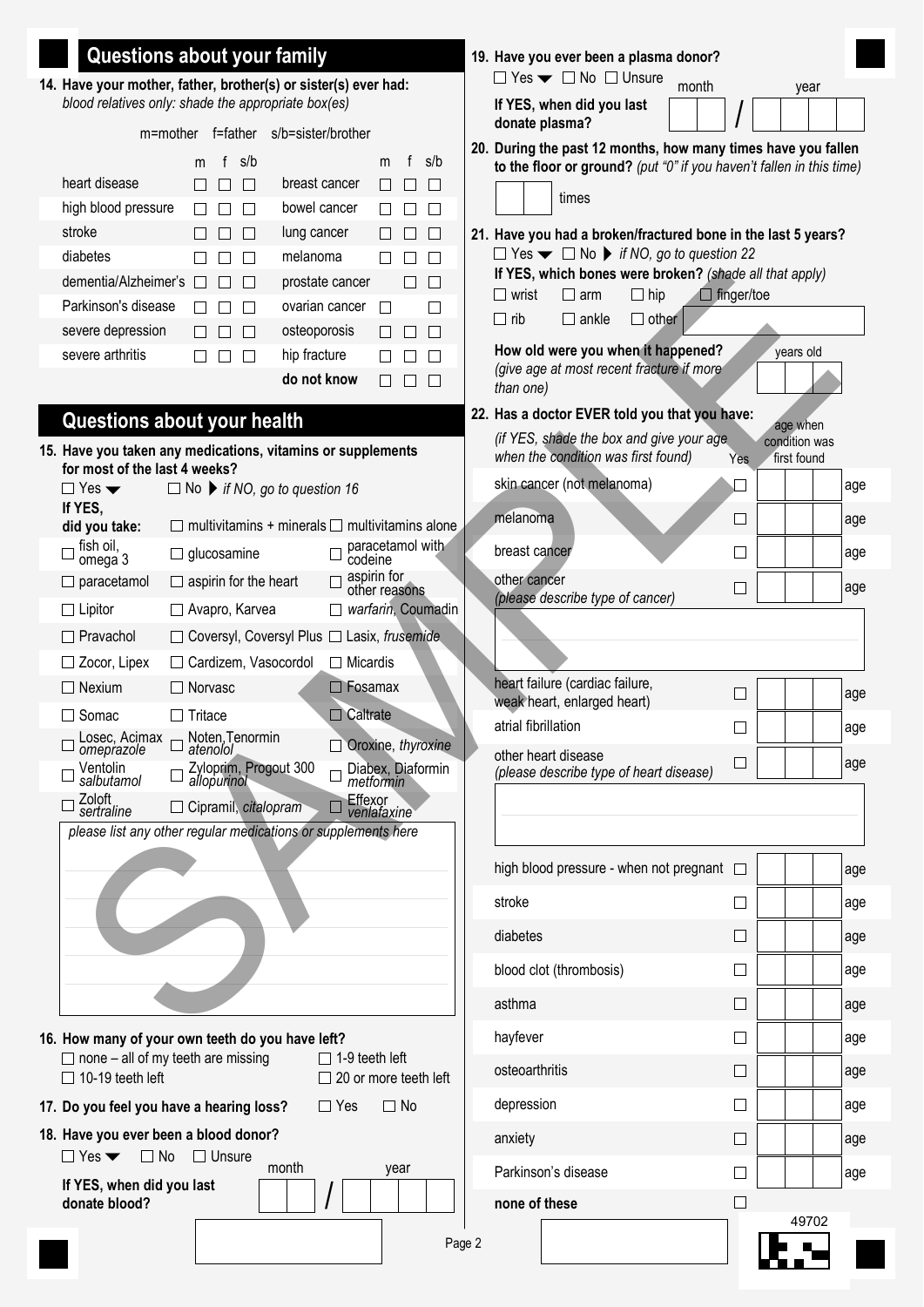| 23. In the last month have you been treated for:<br>(If YES, shade the box and give your                    |                                     |                          |      |        | back?                          |                                                                  | 29. In the past 4 weeks, have you had pain in your lower                                                                                           |                  |                    |
|-------------------------------------------------------------------------------------------------------------|-------------------------------------|--------------------------|------|--------|--------------------------------|------------------------------------------------------------------|----------------------------------------------------------------------------------------------------------------------------------------------------|------------------|--------------------|
| age when the treatment started)                                                                             | Yes                                 | age started<br>treatment |      |        |                                |                                                                  | $\Box$ Yes $\blacktriangleright$ $\Box$ No $\blacktriangleright$ if NO, go to question 30                                                          |                  |                    |
| cancer                                                                                                      | ⊔                                   |                          |      | age    |                                |                                                                  | If YES, was this pain bad enough to limit your usual activities                                                                                    |                  |                    |
| heart attack or angina                                                                                      | $\Box$                              |                          |      | age    | $\Box$ Yes                     | $\Box$ No                                                        | or change your daily routine for more than one day?                                                                                                |                  |                    |
| other heart disease                                                                                         | □                                   |                          |      | age    |                                |                                                                  |                                                                                                                                                    |                  |                    |
| high blood pressure                                                                                         | $\Box$                              |                          |      | age    |                                |                                                                  | 30. Do you regularly need help with daily tasks because of                                                                                         |                  |                    |
| high blood cholesterol                                                                                      | $\Box$                              |                          |      | age    |                                | long-term illness or disability?                                 |                                                                                                                                                    |                  |                    |
| blood clotting problems                                                                                     | $\Box$                              |                          |      | age    |                                |                                                                  | (e.g. personal care, getting around, preparing meals)<br>$\Box$ Yes $\blacktriangleright$ $\Box$ No $\blacktriangleright$ if NO, go to question 32 |                  |                    |
| asthma                                                                                                      | $\Box$                              |                          |      | age    |                                |                                                                  |                                                                                                                                                    |                  |                    |
| osteoarthritis                                                                                              | $\Box$                              |                          |      | age    |                                |                                                                  |                                                                                                                                                    |                  |                    |
| thyroid problems                                                                                            | $\Box$                              |                          |      | age    |                                |                                                                  | 31. If YES, what best describes your situation? (shade one box)<br>$\Box$ I need help with tasks and am getting all the help I need                |                  |                    |
| osteoporosis or low bone density                                                                            | $\Box$                              |                          |      | age    |                                |                                                                  | $\Box$ I need help with tasks and am NOT getting the help I need                                                                                   |                  |                    |
| depression                                                                                                  | $\Box$                              |                          |      | age    |                                |                                                                  |                                                                                                                                                    |                  |                    |
| anxiety                                                                                                     | $\Box$                              |                          |      | age    |                                |                                                                  |                                                                                                                                                    |                  |                    |
| none of these                                                                                               | $\mathsf{L}$                        |                          |      |        | friend?                        |                                                                  | 32. Do you regularly care for a sick or disabled family member or                                                                                  |                  |                    |
| 24. Are you NOW suffering from any other important illness?<br>$\Box$ Yes $\blacktriangledown$<br>$\Box$ No |                                     |                          |      |        |                                |                                                                  | $\Box$ Yes $\blacktriangleright$ $\Box$ No $\blacktriangleright$ if NO, go to question 33                                                          | full<br>time     | hours<br>each week |
| please describe this illness and its treatment                                                              |                                     |                          |      |        |                                |                                                                  | If YES, about how much time each week<br>do you usually spend caring for this person?                                                              | $\sqsupset$ OR   |                    |
|                                                                                                             |                                     |                          |      |        | you care for?                  |                                                                  | If YES, do you usually live with the person                                                                                                        | $\Box$ Yes       | $\Box$ No          |
|                                                                                                             |                                     |                          |      |        |                                |                                                                  |                                                                                                                                                    |                  |                    |
|                                                                                                             |                                     |                          |      |        |                                |                                                                  | 33. About how many times a week are you usually troubled by                                                                                        |                  |                    |
|                                                                                                             |                                     |                          |      |        | leaking urine?<br>$\Box$ never |                                                                  | $\Box$ once a week or less                                                                                                                         |                  |                    |
| 25. Have you ever had the flu vaccine?                                                                      |                                     |                          |      |        | $\Box$ 2-3 times               |                                                                  | $\Box$ 4-6 times                                                                                                                                   | $\Box$ every day |                    |
| $\Box$ Yes $\blacktriangleright$ $\Box$ No $\Box$ Unsure<br>If YES, when did you last                       | month                               |                          | year |        |                                |                                                                  |                                                                                                                                                    |                  |                    |
| have the flu vaccine?                                                                                       |                                     |                          |      |        |                                |                                                                  |                                                                                                                                                    |                  |                    |
| 26. Have you ever had the adult whooping cough vaccine?                                                     |                                     |                          |      |        | $\square$ no                   |                                                                  | 34. Have you been through menopause?                                                                                                               |                  |                    |
| $\Box$ Yes $\blacktriangleright$ $\Box$ No $\Box$ Unsure<br>If YES, when did you last                       | month                               |                          | year |        |                                |                                                                  | $\Box$ not sure (because of hysterectomy, taking HRT, etc)                                                                                         |                  |                    |
| have the adult whooping                                                                                     |                                     |                          |      |        |                                |                                                                  | $\Box$ my periods have become irregular<br>$\Box$ yes - How old were you when you                                                                  |                  |                    |
| cough vaccine?<br>27. How much bodily pain have you had during the past 4 weeks?                            |                                     |                          |      |        |                                | went through menopause?                                          |                                                                                                                                                    | years old        |                    |
| $\Box$ none                                                                                                 | $\Box$ moderate                     |                          |      |        |                                |                                                                  |                                                                                                                                                    |                  |                    |
| $\Box$ very mild<br>$\Box$ mild                                                                             | $\Box$ severe<br>$\Box$ very severe |                          |      |        |                                |                                                                  |                                                                                                                                                    |                  |                    |
| 28. During the past 4 weeks, how much did pain interfere with                                               |                                     |                          |      |        |                                |                                                                  | 35. Have you been for a breast screening mammogram?<br>$\Box$ Yes $\blacktriangleright$ $\Box$ No $\blacktriangleright$ if NO, go to question 36   |                  |                    |
| your normal work (including both work outside the home<br>and housework)?                                   |                                     |                          |      |        |                                | If YES, what year did you have                                   |                                                                                                                                                    |                  |                    |
| $\Box$ not at all                                                                                           | $\Box$ moderately                   |                          |      |        |                                |                                                                  | your last mammogram? (e.g. 2009)                                                                                                                   |                  |                    |
| $\Box$ a little bit<br>$\Box$ quite a bit                                                                   | $\Box$ extremely                    |                          |      |        |                                | How many times have you been<br>for breast screening altogether? |                                                                                                                                                    | times            |                    |
|                                                                                                             |                                     |                          |      | Page 3 |                                |                                                                  |                                                                                                                                                    | 49702            |                    |
|                                                                                                             |                                     |                          |      |        |                                |                                                                  |                                                                                                                                                    |                  |                    |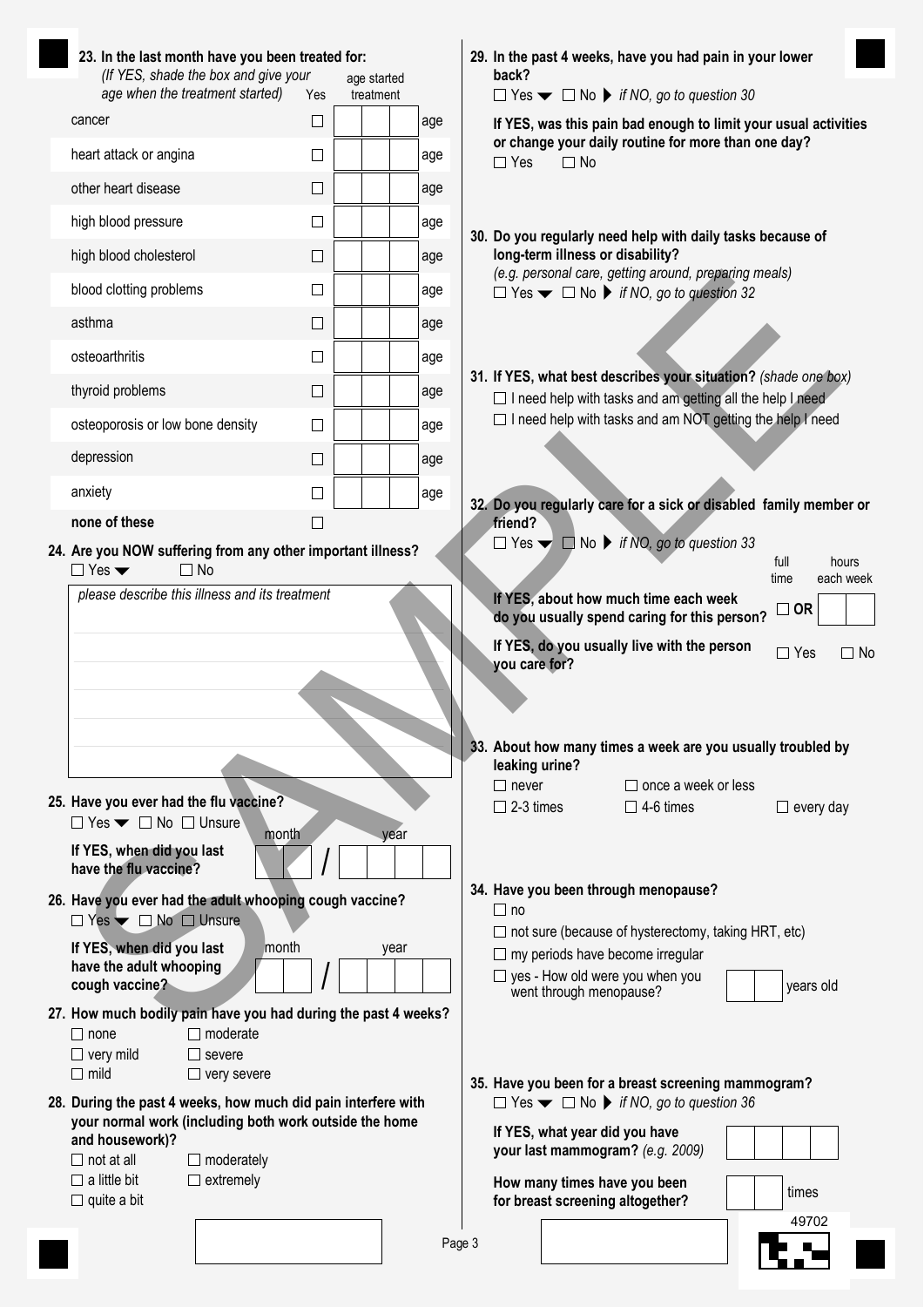|     | 36. Have you ever been screened for colorectal (bowel) cancer?                                                                                                    | Questions about time and work                                                                                                                |
|-----|-------------------------------------------------------------------------------------------------------------------------------------------------------------------|----------------------------------------------------------------------------------------------------------------------------------------------|
|     | $\Box$ Yes $\blacktriangleright$ $\Box$ No $\blacktriangleright$ if NO, go to question 37                                                                         | 40. What is your usual yearly HOUSEHOLD income before tax, from                                                                              |
|     | If YES, please indicate which of these test(s) you had:                                                                                                           | all sources? (include wages, benefits, pensions, superannuation etc)                                                                         |
|     | $\Box$ faecal occult blood test (test for blood in the stool/faeces)                                                                                              | $\Box$ less than \$5,000<br>$\Box$ \$60,000 - \$69,999                                                                                       |
|     | $\Box$ sigmoidoscopy (test using a tube to examine the lower bowel:<br>usually done in a doctor's office without pain relief)                                     | $\Box$ \$5,000 - \$9,999<br>$\Box$ \$70,000 - \$79,999<br>$\Box$ \$10,000 - \$19,999<br>$\Box$ \$80,000 - \$89,999                           |
|     | $\Box$ colonoscopy (test using a long tube to examine the whole                                                                                                   | $\Box$ \$20,000 - \$29,999<br>$\Box$ \$90,000 - \$119,999                                                                                    |
|     | large bowel; you would usually have an enema or drink large                                                                                                       | $\Box$ \$30,000 - \$39,999<br>$\Box$ \$120,000 - \$149,999                                                                                   |
|     | amounts of special liquid to prepare the bowel for this)                                                                                                          | $\Box$ \$40,000 - \$49,999<br>□ \$150,000 or more                                                                                            |
|     | What year did you have the most<br>recent one of these tests? (e.g. 2009)                                                                                         | $\Box$ \$50,000 - \$59,999<br>$\Box$ I would rather not answer this question                                                                 |
|     | How many bowel screening examinations<br>have you had in the last 5 years?                                                                                        | 41. What is your current work status?<br>(you can shade more than one box)                                                                   |
|     | Were you tested because you received an invitation to be                                                                                                          | $\Box$ in full time paid work<br>$\Box$ self-employed                                                                                        |
|     | screened for bowel cancer as part of the National Bowel                                                                                                           | $\Box$ in part time paid work<br>$\Box$ doing unpaid work                                                                                    |
|     | <b>Cancer Screening Program?</b>                                                                                                                                  | $\Box$ studying<br>$\Box$ completely retired/pensioner                                                                                       |
|     | □ Don't know<br>$\Box$ Yes<br>$\Box$ No                                                                                                                           | $\Box$ partially retired<br>□ looking after home/family<br>$\Box$ disabled/sick<br>$\Box$ unemployed                                         |
|     | Has your doctor ever told you that your bowel screening test<br>results were abnormal or required further investigation?                                          | $\Box$ other                                                                                                                                 |
|     | □ Don't know<br>$\Box$ Yes<br>$\Box$ No                                                                                                                           | 42. If you are partially or completely retired,<br>years old                                                                                 |
|     |                                                                                                                                                                   | how old were you when you retired?                                                                                                           |
|     | <b>YES</b><br><b>YES</b><br><b>NO</b><br>37. Does your health now LIMIT YOU<br>limited<br>limited<br>not<br>in any of the following activities?                   | Why did you retire? (you can shade more than one box)<br>$\Box$ reached usual retirement age<br>$\Box$ lifestyle reasons                     |
|     | limited<br>a<br>a<br>at all                                                                                                                                       | $\Box$ to care for family member/friend<br>$\Box$ ill health                                                                                 |
|     | little<br>lot<br><b>VIGOROUS</b> activities<br>□<br>⊔<br>⊔<br>(e.g. running, strenuous sports)                                                                    | $\Box$ made redundant<br>$\Box$ could not find a job                                                                                         |
|     | <b>MODERATE</b> activities<br>⊔<br>⊔                                                                                                                              | $\Box$ to do voluntary work<br>$\Box$ other                                                                                                  |
|     | (e.g. pushing a vacuum cleaner, playing golf)                                                                                                                     | 43. About how many HOURS each WEEK do you usually spend                                                                                      |
|     | lifting or carrying shopping<br>$\Box$<br>□<br>⊔                                                                                                                  | doing the following? (put "0" if you do not spend any time doing it)                                                                         |
|     | climbing several flights of stairs<br>D<br>$\Box$<br>L                                                                                                            | hours per week<br>hours per week                                                                                                             |
|     | climbing one flight of stairs<br>囗<br>$\mathbf \Xi$<br>Q                                                                                                          | paid work<br>voluntary/unpaid work                                                                                                           |
|     | walking one kilometre<br>⊡<br>$\Box$<br>⊓                                                                                                                         |                                                                                                                                              |
|     | walking half a kilometre<br>B<br>Ы                                                                                                                                | 44. During the LAST 7 DAYS, how much time did you spend                                                                                      |
|     | walking 100 metres<br>$\Box$<br>$\Box$<br>$\Box$                                                                                                                  | SITTING on a usual WEEK day and a usual WEEKEND day:<br>(write your answers in the spaces provided)                                          |
|     | bending, kneeling or stooping<br>D<br>□<br>⊔                                                                                                                      | WEEK day<br>WEEKEND day                                                                                                                      |
|     | bathing or dressing yourself<br>D<br>П                                                                                                                            | minutes<br>minutes<br>hours<br>hours                                                                                                         |
|     |                                                                                                                                                                   | for TRANSPORT<br>$\ddot{\cdot}$<br>×                                                                                                         |
| 38. | In general, how would<br>excellent very<br>good<br>fair<br>poor                                                                                                   | (e.g. in car, bus, train etc)                                                                                                                |
|     | good<br>you rate your:<br>overall health?<br>$\Box$<br>$\Box$<br>□<br>$\Box$<br>$\Box$                                                                            | at WORK (e.g. sitting at<br>desk or using a computer)                                                                                        |
|     | quality of life?<br>$\Box$<br>$\Box$<br>П<br>$\Box$<br>$\Box$                                                                                                     | watching TV<br>i,                                                                                                                            |
|     | eyesight (with glasses or<br>$\Box$<br>$\Box$<br>$\Box$<br>$\Box$<br>$\Box$<br>contact lenses, if you wear them)?                                                 | using a computer at                                                                                                                          |
|     | memory?<br>$\Box$<br>$\Box$<br>$\Box$<br>$\Box$<br>$\Box$                                                                                                         | home (e.g. email, games,<br>í.<br>information, chatting)                                                                                     |
|     | teeth and gums?<br>□<br>$\Box$<br>$\Box$<br>$\Box$                                                                                                                | other leisure activities                                                                                                                     |
|     | hearing?<br>П<br>$\Box$<br>$\Box$<br>$\Box$<br>$\vert \ \ \vert$                                                                                                  | (e.g. socialising, movies etc                                                                                                                |
|     |                                                                                                                                                                   | $\blacksquare$<br>but NOT including TV or<br>computer use)                                                                                   |
|     | 39. Which of the following do you have? (excluding Medicare)<br>$\Box$ private health insurance – with extras<br>$\Box$ private health insurance – without extras | 45. About how many HOURS in each 24 hour DAY do you<br>usually spend doing the following?<br>(put "0" if you do not spend any time doing it) |
|     | □ Department of Veterans' Affairs white or gold card                                                                                                              | hours per day<br>hours per day                                                                                                               |
|     | $\Box$ health care concession card<br>$\Box$ none of these                                                                                                        | sleeping<br>standing<br>(including at night and naps)                                                                                        |
|     |                                                                                                                                                                   | 49702                                                                                                                                        |
|     |                                                                                                                                                                   | Page 4                                                                                                                                       |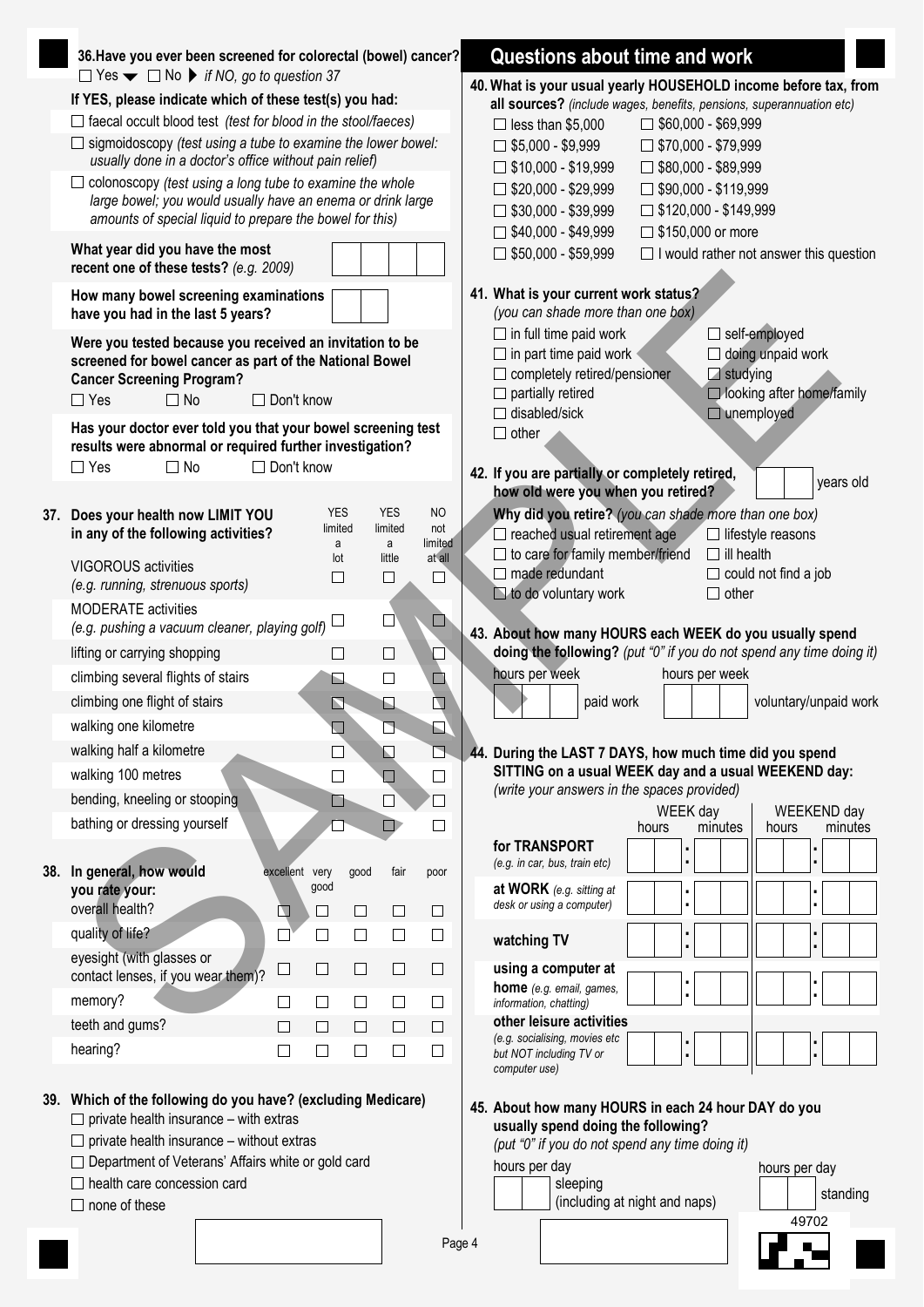| 46. About how many hours a DAY would you usually spend                                                                                                |                                             |                             |                        |                           |                       | Questions about your diet                                                                                                                                                                                                                                 |  |
|-------------------------------------------------------------------------------------------------------------------------------------------------------|---------------------------------------------|-----------------------------|------------------------|---------------------------|-----------------------|-----------------------------------------------------------------------------------------------------------------------------------------------------------------------------------------------------------------------------------------------------------|--|
| outdoors on a weekday and on the weekend?<br>hours per day                                                                                            | hours per day                               |                             |                        |                           |                       | 53. Which type of milk do you mostly have? (shade one box only)                                                                                                                                                                                           |  |
|                                                                                                                                                       |                                             |                             |                        |                           |                       | $\Box$ reduced fat milk<br>$\Box$ skim milk<br>$\Box$ whole milk                                                                                                                                                                                          |  |
| weekday                                                                                                                                               |                                             | weekend                     |                        |                           |                       | $\Box$ soy milk<br>$\Box$ other milk<br>$\Box$ I don't drink milk                                                                                                                                                                                         |  |
| 47. When you are outdoors between 11am and 3pm for more<br>than 5 minutes on sunny days in summer, how often do<br>you wear sunscreen?                |                                             |                             |                        |                           |                       | 54. About how many times each WEEK do you eat:<br>(count all meals and snacks; put "0" if never eaten<br>number of<br>or if eaten less than once a week)<br>times eaten<br>each week                                                                      |  |
| $\Box$ rarely<br>$\Box$ never                                                                                                                         | $\Box$ sometimes                            |                             | $\Box$ usually         |                           | $\Box$ always         | beef, lamb or pork                                                                                                                                                                                                                                        |  |
| 48. How many TIMES in the last WEEK did you:<br>(put "0" if you did not spend any time doing it)                                                      |                                             |                             |                        | times in the<br>last week |                       | chicken, turkey or duck                                                                                                                                                                                                                                   |  |
| spend time with friends or family who do not<br>live with you?                                                                                        |                                             |                             |                        |                           |                       | processed meat (include bacon, sausages,<br>salami, devon, burgers etc)                                                                                                                                                                                   |  |
| talk to someone (friends, relatives or others)<br>on the telephone?                                                                                   |                                             |                             |                        |                           |                       | fish or seafood                                                                                                                                                                                                                                           |  |
| go to meetings of social clubs, religious groups<br>or other groups you belong to?                                                                    |                                             |                             |                        |                           |                       | cheese                                                                                                                                                                                                                                                    |  |
| 49. How many people outside your home, but<br>within one hour of travel, do you feel you<br>can depend on or feel very close to?                      |                                             |                             |                        |                           | people                | 55. Please shade the box if you NEVER eat: (shade all that apply)<br>$\Box$ red meat $\Box$ chicken/poultry $\Box$ pork/ham $\Box$ dairy products<br>$\Box$ wheat products<br>$\Box$ any meat $\Box$ eggs<br>$\Box$ sugar<br>$\Box$ fish<br>$\Box$ cheese |  |
| 50. What is your MAIN (or most common) means of transport?<br>(shade one box only)<br>$\Box$ car or taxi<br>$\Box$ motorcycle/scooter<br>$\Box$ other | public transport<br>$\Box$ mobility scooter |                             |                        | $\Box$ walk               | $\Box$ bicycle        | $\Box$ seafood<br>$\Box$ cream<br>56. About how many of the following do you USUALLY eat:<br>slices/pieces of brown/wholemeal bread each WEEK<br>(also include multigrain/rye bread etc)<br>bowls of breakfast cereal each WEEK                           |  |
| 51. During the past 4 weeks,<br>about how often did you feel:                                                                                         | none<br>of the<br>time                      | a little<br>of the<br>time  | some<br>of the<br>time | most<br>of the<br>time    | all<br>of the<br>time | If you eat breakfast cereal is it usually: (shade one box only)                                                                                                                                                                                           |  |
| tired out for no good reason?                                                                                                                         | П                                           | $\Box$                      | ◘                      | ■                         | $\Box$                | $\Box$ bran cereal (All-Bran, Bran Flakes etc.)<br>$\Box$ biscuit cereal (Weet-Bix, Shredded Wheat etc.)                                                                                                                                                  |  |
| nervous?                                                                                                                                              |                                             |                             |                        |                           | □                     | $\Box$ oat cereal (porridge etc.)                                                                                                                                                                                                                         |  |
| so nervous that nothing could<br>calm you down?                                                                                                       | B                                           | $\Box$                      | $\Box$                 | ◘                         | $\Box$                | $\Box$ muesli<br>$\Box$ other (Corn Flakes, Rice Bubbles etc.)                                                                                                                                                                                            |  |
| hopeless?                                                                                                                                             | $\Box$                                      | $\Box$                      | G                      | $\Box$                    |                       |                                                                                                                                                                                                                                                           |  |
| restless or fidgety?                                                                                                                                  | $\Box$                                      | ◘                           | $\Box$                 | D                         | $\Box$                | 57. About how many serves of vegetables do you usually eat                                                                                                                                                                                                |  |
| so restless that you could not<br>sit still?                                                                                                          | $\Box$                                      | $\Box$                      | $\Box$                 | $\Box$                    | $\Box$                | each DAY?<br>A serve is half a cup of cooked vegetables or one cup of salad                                                                                                                                                                               |  |
| depressed?                                                                                                                                            | □                                           | $\Box$                      | $\Box$                 | $\Box$                    | $\Box$                | (put "0" if less than one a day, and include potatoes)                                                                                                                                                                                                    |  |
| that everything was an effort?                                                                                                                        | $\Box$                                      | 囗                           | $\Box$                 | $\Box$                    | $\Box$                | $\Box$ I don't eat vegetables                                                                                                                                                                                                                             |  |
| so sad that nothing could<br>cheer you up?                                                                                                            | $\Box$                                      | $\Box$                      | $\Box$                 | $\Box$                    | $\Box$                | number of serves of cooked vegetables each day                                                                                                                                                                                                            |  |
| worthless?                                                                                                                                            | $\Box$                                      | $\Box$                      | $\Box$                 | $\Box$                    | $\Box$                | number of serves of raw vegetables each day<br>$(e.g.$ salad)                                                                                                                                                                                             |  |
| 52. During the past 4 weeks, about how often did you have any<br>of the following problems:                                                           | none<br>of the                              | a little<br>of the          | some<br>of the         | most<br>of the            | all<br>of the         | 58. About how many serves of fruit or glasses of fruit juice do<br>you usually have each DAY?<br>A serve is 1 medium piece or 2 small pieces or<br>1 cup of diced or canned fruit pieces                                                                  |  |
| being irritable, grumpy or in<br>a bad mood?                                                                                                          | time<br>$\Box$                              | time<br>$\Box$              | time<br>$\Box$         | time<br>$\Box$            | time<br>$\Box$        | (put "0" if you eat less than one serve a day)<br>$\Box$ I don't eat fruit                                                                                                                                                                                |  |
| being unable to stop or<br>control worrying?                                                                                                          | $\Box$                                      | $\Box$                      | $\Box$                 | $\Box$                    | $\Box$                | number of serves of fruit each day                                                                                                                                                                                                                        |  |
| trouble falling or staying asleep?                                                                                                                    | $\Box$                                      | $\Box$                      | $\Box$                 | $\Box$                    | $\Box$                |                                                                                                                                                                                                                                                           |  |
| poor appetite?                                                                                                                                        | $\Box$                                      | $\mathcal{L}_{\mathcal{A}}$ | $\Box$                 | $\Box$                    | $\Box$                | number of glasses of fruit juice each day                                                                                                                                                                                                                 |  |
|                                                                                                                                                       |                                             |                             |                        |                           | Page 5                | 49702                                                                                                                                                                                                                                                     |  |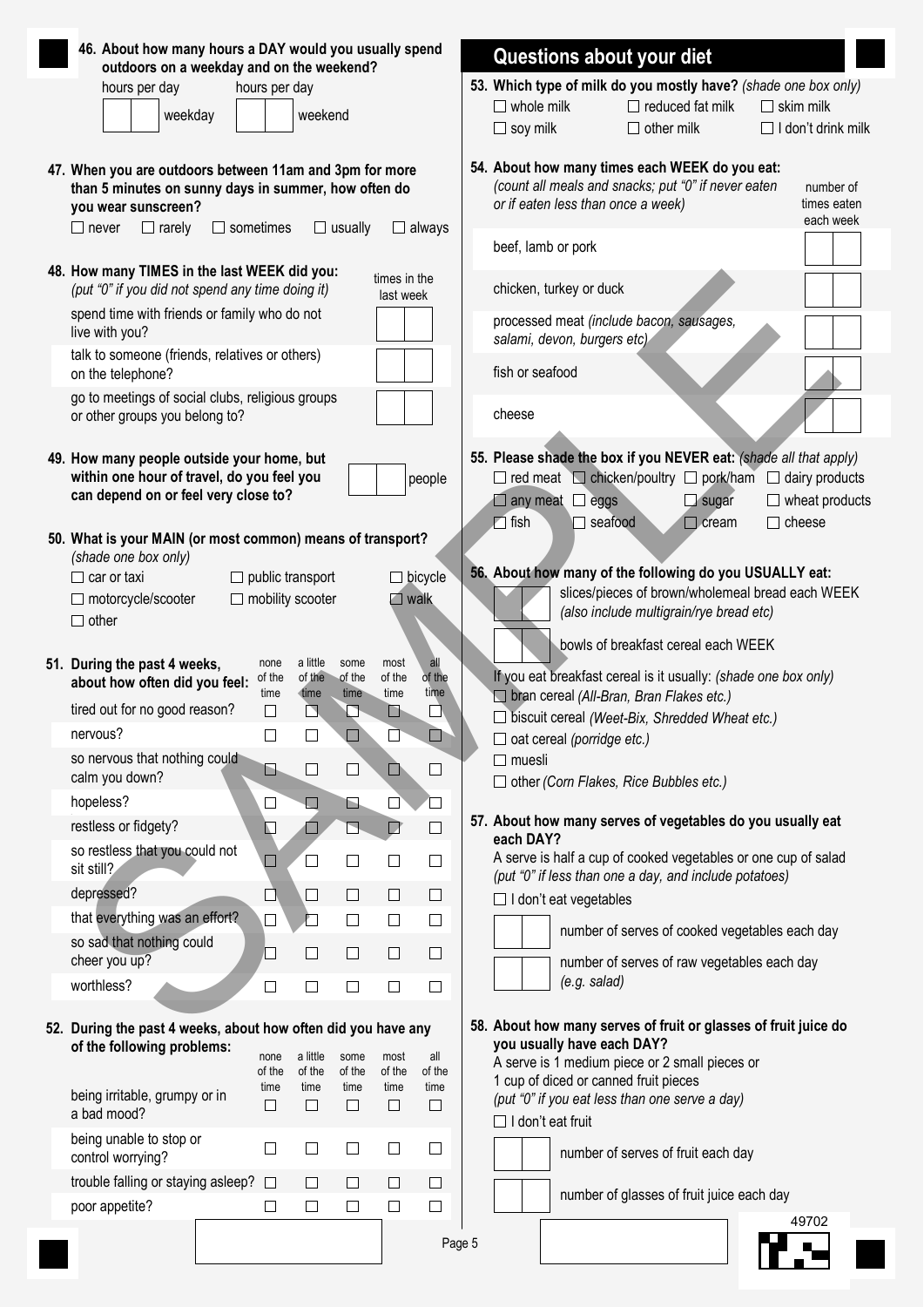|           | Questions about your health care                                                                                                                                                                       |                                           |                       |                   | 66. Have you ever served in the Australian Defence Force                                                                                                                                                                                                    |  |
|-----------|--------------------------------------------------------------------------------------------------------------------------------------------------------------------------------------------------------|-------------------------------------------|-----------------------|-------------------|-------------------------------------------------------------------------------------------------------------------------------------------------------------------------------------------------------------------------------------------------------------|--|
|           | 59. Is there a place you USUALLY go when you need healthcare?<br>$\Box$ Yes $\blacktriangleright$ $\Box$ No $\blacktriangleright$ if NO, go to question 61 $\Box$ Not sure                             |                                           |                       |                   | (this includes permanent and reservists)?<br>$\Box$ Yes<br>$\Box$ No                                                                                                                                                                                        |  |
|           | If YES, is it: (select the main place only)<br>$\Box$ GP / family doctor clinic<br>$\Box$ hospital emergency department $\Box$ other<br>$\Box$ hospital outpatient clinic                              | $\Box$ medical specialist clinic          |                       |                   | 67. Are you a client of the Department of Veterans' Affairs or have<br>you received a benefit or support from the Department of<br><b>Veterans' Affairs?</b><br>$\Box$ Yes $\blacktriangledown$<br>$\Box$ No $\blacktriangleright$ if NO, go to question 68 |  |
|           | 60. At the place where you USUALLY go for healthcare, how often:                                                                                                                                       |                                           |                       |                   | If YES, what types of benefits or support have you received?                                                                                                                                                                                                |  |
|           |                                                                                                                                                                                                        | always/<br>some<br>often<br>times         | rarely/<br>never      | not<br>applicable | (shade all that apply)<br>□ DVA Gold Card                                                                                                                                                                                                                   |  |
|           | can you get a same or next day<br>appointment when you are sick?                                                                                                                                       | $\Box$<br>$\Box$                          | □                     | $\Box$            | □ DVA White Card<br>$\Box$ other                                                                                                                                                                                                                            |  |
|           | do the medical staff you see know<br>about your medical history?                                                                                                                                       | $\Box$<br>$\overline{\phantom{a}}$        | $\Box$                | $\Box$            |                                                                                                                                                                                                                                                             |  |
|           | does someone help co-ordinate<br>the care you receive from others?                                                                                                                                     | $\Box$<br>$\Box$                          | □                     | $\Box$            | Questions about difficult life events                                                                                                                                                                                                                       |  |
|           | 61. In the past 2 years, was there ever a time when doctors or<br>other health care professionals failed to share important<br>information about your medical history or treatment with<br>each other? |                                           |                       |                   | The following questions relate to difficult life events and may<br>be hard to answer. You do not have to respond if you do not<br>want to.                                                                                                                  |  |
|           | $\Box$ Yes<br>$\Box$ No<br>$\Box$ Unsure                                                                                                                                                               |                                           | $\Box$ Not applicable |                   | 68. When you were growing up in the first 18 years of your life did<br>you see a parent or household member in your home being:                                                                                                                             |  |
|           | 62. In the past 2 years, have you ever been given the wrong                                                                                                                                            |                                           |                       |                   | a few<br>once<br>many<br>never<br>times<br>times                                                                                                                                                                                                            |  |
|           | medicine or wrong dose at a pharmacy or while hospitalised?<br>$\Box$ Yes<br>$\Box$ No<br>$\Box$ Unsure                                                                                                |                                           | $\Box$ Not applicable |                   | yelled at, screamed at, sworn<br>$\Box$<br>П<br>$\Box$<br>□<br>at, insulted or humiliated?                                                                                                                                                                  |  |
|           |                                                                                                                                                                                                        |                                           |                       |                   | slapped, kicked, punched, hit,<br>$\Box$<br>$\Box$<br>$\Box$<br>$\Box$<br>beaten up or cut with an object?                                                                                                                                                  |  |
|           | 63. In the past 2 years, do you believe a medical mistake was<br>made in your treatment or care?                                                                                                       |                                           |                       |                   |                                                                                                                                                                                                                                                             |  |
|           | $\Box$ No<br>$\Box$ Unsure<br>$\Box$ Yes                                                                                                                                                               |                                           | $\Box$ Not applicable |                   | 69. When you were growing up in the first 18 years of your life did<br>a parent, guardian or other household member:                                                                                                                                        |  |
|           | 64. If you become seriously ill, how confident are you that<br>you will:                                                                                                                               |                                           |                       |                   | a few<br>never<br>once<br>many                                                                                                                                                                                                                              |  |
|           | get high quality care?                                                                                                                                                                                 | some-<br>very<br>what<br>$\Box$<br>$\Box$ | not<br>very<br>$\Box$ | not<br>sure<br>□  | times<br>times<br>spank, slap, punch, hit, beat<br>$\Box$<br>$\Box$<br>$\Box$<br>□<br>or cut you with an object?                                                                                                                                            |  |
|           | receive the most effective<br>medications?                                                                                                                                                             | П<br>$\Box$                               | $\Box$                | □                 |                                                                                                                                                                                                                                                             |  |
|           | be able to afford the care                                                                                                                                                                             | □<br>N                                    | $\Box$                | □                 | 70. Within the last year have you been hit, slapped or physically<br>hurt in other ways?                                                                                                                                                                    |  |
|           | you need?                                                                                                                                                                                              |                                           |                       |                   | $\Box$ Yes - by a partner<br>$\Box$ Yes – by an ex-partner                                                                                                                                                                                                  |  |
|           | 65. Have you done any of the following: (shade all that apply)                                                                                                                                         |                                           |                       |                   | $\Box$ Yes - by someone else<br>$\Box$ No<br>If YES, are you frightened of that person?                                                                                                                                                                     |  |
|           | $\Box$ discussed your wishes for your future health care with<br>someone close to you?                                                                                                                 |                                           |                       |                   | $\Box$ Yes<br>$\Box$ No                                                                                                                                                                                                                                     |  |
|           | $\Box$ legally nominated a person to make health decisions for<br>you if you lose capacity to do this for yourself (e.g. by<br>nominating an enduring power of attorney)?                              |                                           |                       |                   | If you would like support or would like to talk to someone<br>regarding these questions on difficult life events, please                                                                                                                                    |  |
|           | $\Box$ written down your wishes for your future health care in a<br>document such as an advanced care directive?                                                                                       |                                           |                       |                   | call 1800 737 732. 1800RESPECT.                                                                                                                                                                                                                             |  |
|           | $\Box$ made a will?                                                                                                                                                                                    |                                           |                       |                   |                                                                                                                                                                                                                                                             |  |
|           |                                                                                                                                                                                                        |                                           |                       |                   | Thank you very much for filling in the questionnaire<br>WE CAN ONLY USE THIS INFORMATION IF YOU SIGN THE CONSENT FORM OVERLEAF                                                                                                                              |  |
| FF1411114 |                                                                                                                                                                                                        |                                           |                       |                   | 49702                                                                                                                                                                                                                                                       |  |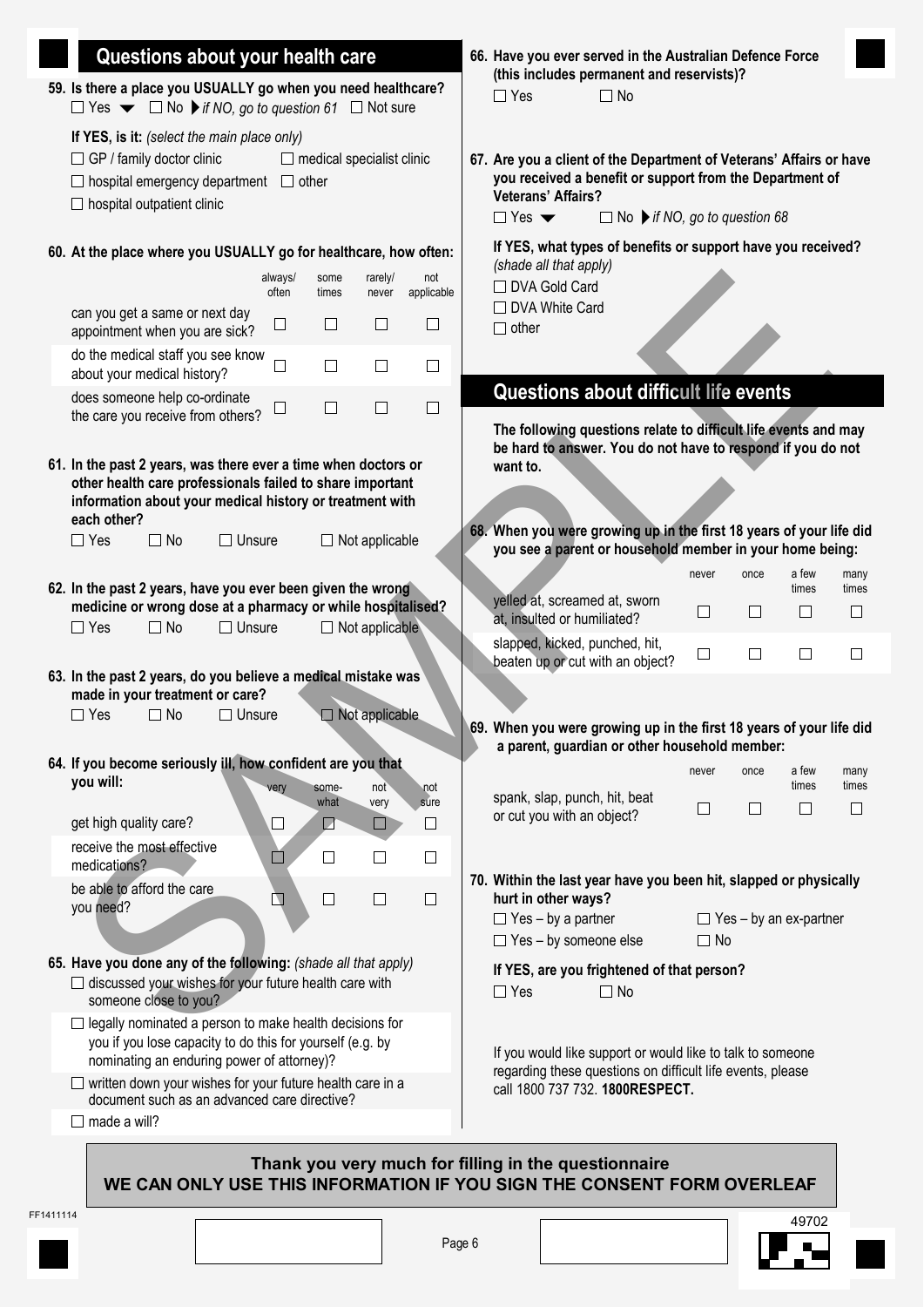|         | <b>Questions about your home</b>                    |                                                                     |        | Questions about medicines and health                                                                                           |
|---------|-----------------------------------------------------|---------------------------------------------------------------------|--------|--------------------------------------------------------------------------------------------------------------------------------|
|         |                                                     | 59. Do you intend to move home in the next 5-10 years?              |        | 65. Have you ever used medications for non-medical purposes?                                                                   |
|         | $\Box$ Yes - within 5 years                         | □ Yes - within 6-10 years                                           |        | (e.g. for performance enhancement in athletics; cosmetic                                                                       |
|         | $\Box$ No $\triangleright$ if NO, go to question 62 |                                                                     |        | purposes; enhancing a drug experience etc)                                                                                     |
|         |                                                     |                                                                     |        | $\Box$ Yes $\blacktriangleright$ $\Box$ No $\blacktriangleright$ if NO, go to question 66                                      |
|         | If YES, where do you intend to move?                |                                                                     |        |                                                                                                                                |
|         | $\Box$ same area                                    | different area                                                      |        | If YES, have you used medications for non-medical purposes                                                                     |
|         |                                                     |                                                                     |        | in the last 12 months?                                                                                                         |
|         | If different are you intending to move to:          |                                                                     |        | $\Box$ Yes<br>$\Box$ No                                                                                                        |
|         | $\Box$ NSW coastal area                             | $\Box$ interstate or overseas                                       |        |                                                                                                                                |
|         | $\Box$ NSW regional town                            | $\Box$ unsure                                                       |        |                                                                                                                                |
|         | $\Box$ NSW major city                               |                                                                     |        | 66. Have you ever been told by your doctor that you have shingles?                                                             |
|         |                                                     |                                                                     |        | $\Box$ Yes $\blacktriangleright$ $\Box$ No $\blacktriangleright$ if NO or UNSURE, go to question 67 $\Box$ Unsure              |
|         |                                                     |                                                                     |        | year                                                                                                                           |
|         | (shade one box only)                                | 60. What type of dwelling are you likely to move into?              |        | If YES, in what year did you last                                                                                              |
|         |                                                     |                                                                     |        | have shingles?                                                                                                                 |
|         | $\Box$ house                                        | $\Box$ flat, unit, apartment                                        |        |                                                                                                                                |
|         | $\Box$ hostel for the aged                          | $\Box$ townhouse                                                    |        | If YES, how long did the pain from the shingles last?                                                                          |
|         | $\Box$ mobile home                                  | $\Box$ house on farm                                                |        | 3-6 months<br>$\Box$ did not have pain                                                                                         |
|         | $\Box$ nursing home                                 | $\Box$ retirement village/self-care unit                            |        | $\Box$ less than a month<br>$\Box$ more than 6 months                                                                          |
|         | $\Box$ unsure                                       | $\Box$ other                                                        |        | $\Box$ 1-2 months<br>$\Box$ unsure                                                                                             |
|         |                                                     |                                                                     |        |                                                                                                                                |
|         | 61. What would be the main reasons for moving?      |                                                                     |        |                                                                                                                                |
|         | (shade all that apply)                              |                                                                     |        | 67. Have you ever had the shingles vaccine?                                                                                    |
|         | $\Box$ downsize                                     | $\Box$ reduce living costs                                          |        | $\Box$ Yes $\blacktriangleright$ $\Box$ No $\blacktriangleright$ if NO or UNSURE, go to question 68 $\Box$ Unsure              |
|         | $\Box$ support services                             | $\Box$ employment                                                   |        | year                                                                                                                           |
|         | $\Box$ location/amenity                             | $\Box$ close to family                                              |        | If YES, in what year did you                                                                                                   |
|         | $\Box$ retirement                                   | $\Box$ other                                                        |        | have the shingles vaccine?                                                                                                     |
|         |                                                     |                                                                     |        |                                                                                                                                |
|         |                                                     | 62. Do you intend to make any of the following changes to your      |        |                                                                                                                                |
|         | home in the next 5-10 years?                        |                                                                     |        | 68. Please do not write outside of the question entry boxes.<br>If there is something else you think it is important for us to |
|         | (shade all that apply)                              |                                                                     |        | know please write it in CAPITAL LETTERS in this box.                                                                           |
|         | □ renovate bathroom/kitchen                         | $\Box$ add railings/supports                                        |        |                                                                                                                                |
|         | $\Box$ add extra room/s                             | $\Box$ add disability aids                                          |        |                                                                                                                                |
|         | $\Box$ add granny flat                              | $\Box$ add wheel chair access                                       |        |                                                                                                                                |
|         | $\Box$ other changes                                | $\Box$ none of the above                                            |        |                                                                                                                                |
|         |                                                     |                                                                     |        |                                                                                                                                |
|         | Questions about defence service                     |                                                                     |        |                                                                                                                                |
|         |                                                     |                                                                     |        |                                                                                                                                |
|         |                                                     | 63. Have you ever served in the Australian Defence Force            |        |                                                                                                                                |
|         | (this includes permanent and reservists)?           |                                                                     |        |                                                                                                                                |
|         | $\Box$ Yes<br>$\Box$ No                             |                                                                     |        |                                                                                                                                |
|         |                                                     |                                                                     |        |                                                                                                                                |
|         |                                                     | 64. Are you a client of the Department of Veterans' Affairs or have |        |                                                                                                                                |
|         | <b>Veterans' Affairs?</b>                           | you received a benefit or support from the Department of            |        |                                                                                                                                |
|         | $\Box$ Yes $\blacktriangledown$                     |                                                                     |        |                                                                                                                                |
|         |                                                     | $\Box$ No $\blacktriangleright$ if NO, go to question 65            |        |                                                                                                                                |
|         |                                                     |                                                                     |        |                                                                                                                                |
|         | (shade all that apply)                              | If YES, what types of benefits or support have you received?        |        |                                                                                                                                |
|         | □ DVA Gold Card                                     |                                                                     |        |                                                                                                                                |
|         | □ DVA White Card                                    |                                                                     |        |                                                                                                                                |
|         | $\Box$ other                                        |                                                                     |        |                                                                                                                                |
| 1411114 |                                                     |                                                                     |        | Draft                                                                                                                          |
|         |                                                     |                                                                     | Page 6 |                                                                                                                                |
|         |                                                     |                                                                     |        |                                                                                                                                |

 $FF$